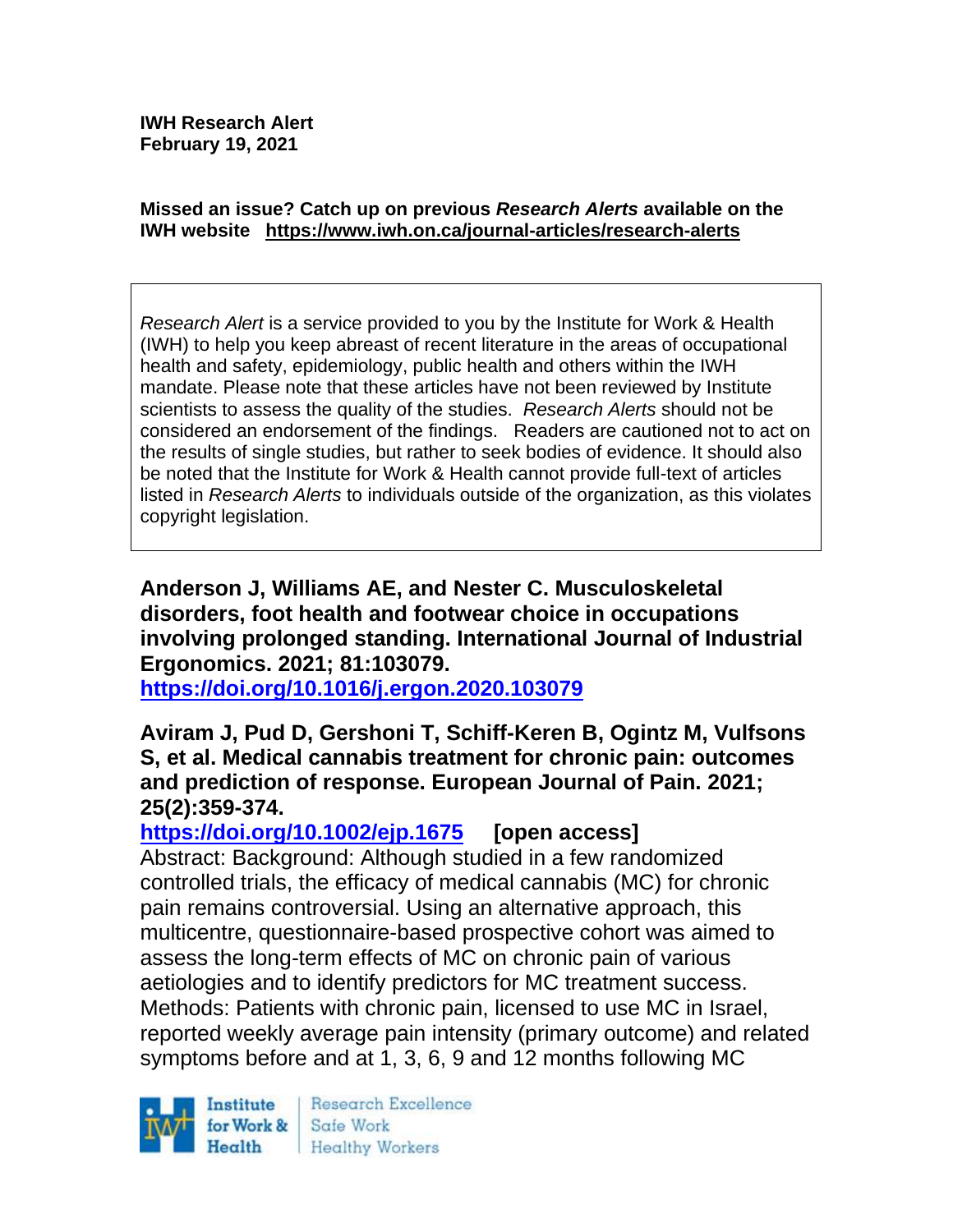treatment initiation. A general linear model was used to assess outcomes and identify predictors for treatment success (=30% reduction in pain intensity). Results: A total of 1,045 patients completed the baseline questionnaires and initiated MC treatment, and 551 completed the 12-month follow-up. At 1 year, average pain intensity declined from baseline by 20%  $[-1.97$  points  $(95\%CI = -2.13$ to -1.81;  $p < 0.001$ ]. All other parameters improved by 10%-30% ( $p <$ 0.001). A significant decrease of 42% [reduction of 27 mg; (95%CI = - 34.89 to 18.56, p < 0.001)] from baseline in morphine equivalent daily dosage of opioids was also observed. Reported adverse effects were common but mostly non-serious. Presence of normal to long sleep duration, lower body mass index and lower depression score predicted relatively higher treatment success, whereas presence of neuropathic pain predicted the opposite. Conclusions: This prospective study provides further evidence for the effects of MC on chronic pain and related symptoms, demonstrating an overall mild-tomodest long-term improvement of the tested measures and identifying possible predictors for treatment success.

### **Deepak MD and Mahesh G. Influence of knowledge-based safety culture in the construction industry: a stakeholder's perspective. International Journal of Workplace Health Management. 2020; 14(1):111-128.**

**<https://doi.org/10.1108/IJWHM-11-2019-0150>** 

**Dong Y, Jin X, Wang J, Maimaiti N, He L, Wang F, et al. Study on the associations of individual and work-related factors with low back pain among manufacturing workers based on logistic regression and structural equation model. International Journal of Environmental Research and Public Health. 2021; 18(4):1525. <https://doi.org/10.3390/ijerph18041525> [open access]** Abstract: Work-related musculoskeletal injuries are one of the major occupational health issues of the workers, especially low back pain (LBP). The aim of this study was to survey the prevalence of LBP among manufacturing workers and to identify associations of individual and work-related factors with LBP. A cross-sectional questionnaire study was performed with 1173 participating manufacturing workers. The questionnaire included individual factors, psychosocial and physical exposures, and musculoskeletal

Institute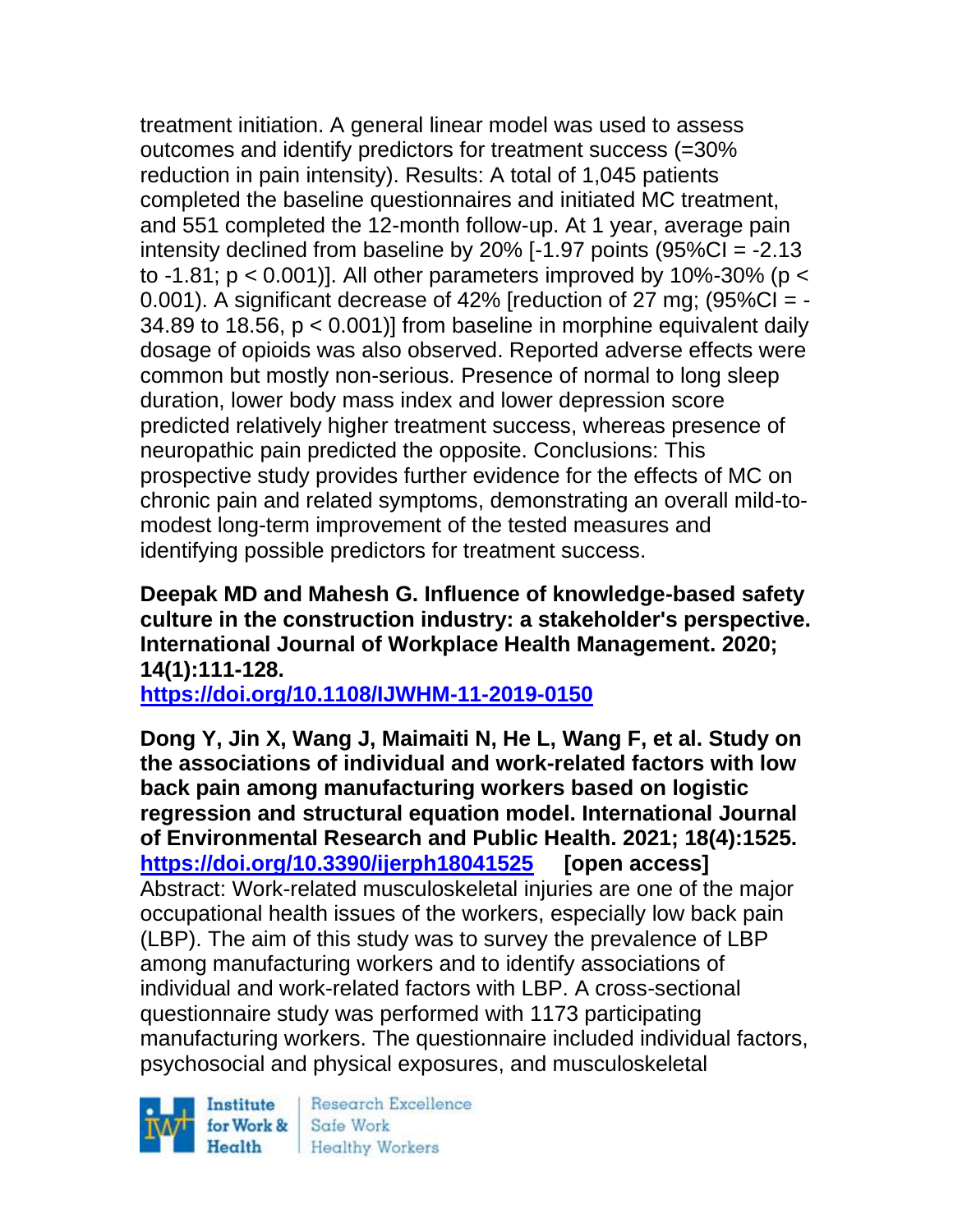discomfort. It was analyzed by logistic regression and structural equation modeling (SEM). The 1-year prevalence of LBP among Chinese manufacturing workers was 33.6%. Logistic regression analysis showed that job tenure, awkward postures, vibration and job demand were positively-while social support and job control were negatively associated with LBP ( $p < 0.05$ ). The SEM results indicated that, as shown in other studies, job types, job tenure, postural load, high job demand, low job control and vibration were directly associated with LBP, but also that job types, high job demand, low social support and vibration may have indirect effects on LBPmediated by postural load

#### **Gerhardsson L, Hou L, and Pettersson K. Work-related exposure to organic solvents and the risk for multiple sclerosis: a systematic review. International Archives of Occupational and Environmental Health. 2021; 94(2):221-229. <https://doi.org/10.1007/s00420-020-01564-z>**

Abstract: PURPOSE: Multiple sclerosis (MS) is a chronic progressive neurological disorder. Several environmental factors have been discussed as possible causing agents, e.g. organic solvents, whose impact on the disease is analysed in this review. METHODS: Systematic search strategies were used to identify high-quality studies of workers exposed to organic solvents, published up to September 30, 2019, in databases, such as PubMed, Cochrane library and Scopus. The exposure was in most studies obtained by questionnaires, supplemented with telephone interviews. The diagnosis MS was mainly determined following a thorough neurological examination. Finally, fourteen case-control studies and two cohort studies met the inclusion criteria and were included in the meta-analysis. Random effects models were used to pool the results of the studies. RESULTS: The odds ratios from the 14 case-control studies included in the meta-analysis ranged from 0.12-4.0. Five case-control studies and one cohort study showed a significant association between the development of multiple sclerosis and exposure to organic solvents. The results from the other nine casecontrol studies and from one of the two cohort studies did not reach statistical significance. The pooled data from the 14 case-control studies gave an OR of 1.44 (95% CI 1.03-1.99), which shows a moderately increased risk of developing MS after exposure to organic

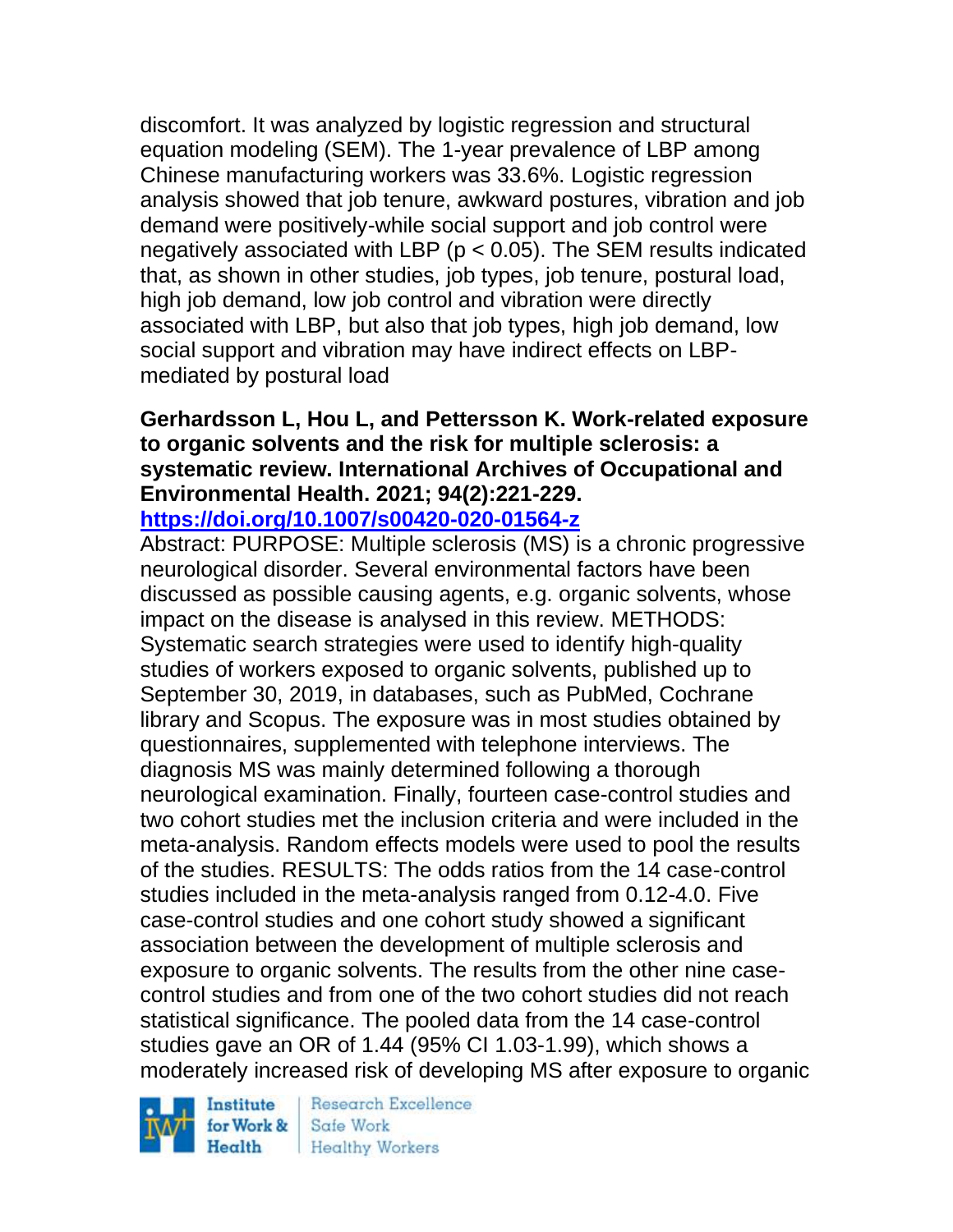solvents. CONCLUSIONS: The final interpretation of the result is that organic solvents may be slightly associated with an increased risk to develop MS. In addition, other factors, e.g. genetic markers and smoking, may contribute to the development of the disease

## **Gilbert-Ouimet M, Trudel X, Aube K, Ndjaboue R, Duchaine CS, Blanchette C, et al. Validity of participants' self-reported diagnosis for a work absence due to a mental health problem compared with physician-certified diagnosis for the same work absence among 709 Canadian workers. Occupational & Environmental Medicine. 2020; 78:221-224.**

**<https://doi.org/10.1136/oemed-2020-106658>** 

Abstract: OBJECTIVES: This study assesses the validity of a selfreported mental health problem (MHP) diagnosis as the reason for a work absence of 5days or more compared with a physician-certified MHP diagnosis related to the same work absence. The potential modifying effect of absence duration on validity is also examined. METHODS: A total of 709 participants (1031 sickness absence episodes) were selected and interviewed. Total per cent agreement, Cohen's kappa, sensitivity and specificity values were calculated using the physician-certified MHP diagnosis related to a given work absence as the reference standard. Stratified analyses of total agreement, sensitivity and specificity values were also examined by duration of work absence (5-20 workdays,>20 workdays). RESULTS: Total agreement value for self-reported MHP was 90%. Cohen's kappa value was substantial (0.74). Sensitivity was 77% and specificity was 95%. Absences of more than 20 workdays had a better sensitivity than absences of shorter duration. A high specificity was observed for both short and longer absence episodes. CONCLUSION: This study showed high specificity and good sensitivity of self-reported MHP diagnosis compared with physiciancertified MHP diagnosis for the same work absence. Absences of longer durations had a better sensitivity

**Greene AM, Kirton G, Koumenta M, and Humphris A. The gender representation gap: implications for workplace union effectiveness. Industrial Relations Journal. 2021; 52(1):40-63. <https://doi.org/10.1111/irj.12316>** 



Research Excellence Healthy Workers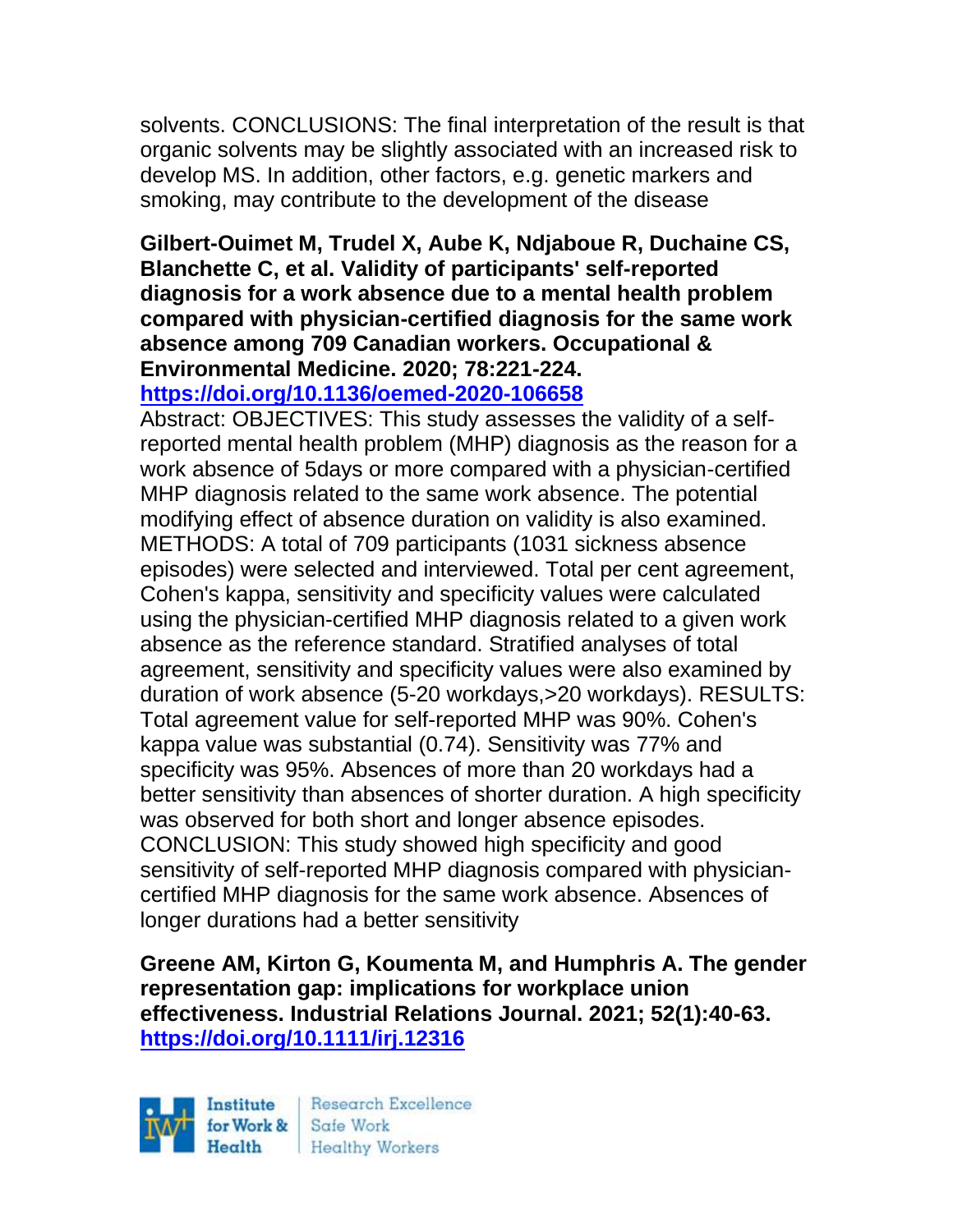**Hakansson C, Gard G, and Lindegard A. Perceived work stress, overcommitment, balance in everyday life, individual factors, self-rated health and work ability among women and men in the public sector in Sweden: a longitudinal study. Archives of Public Health. 2020; 78(1):132.**

**<https://doi.org/10.1186/s13690-020-00512-0> [open access]** Abstract: BACKGROUND: The aim was to investigate whether perceived work stress, overcommiment, balance in everyday life, individual factors and self-rated health in combination predict work ability among women and men in the public sector in Sweden. METHODS: A sample was randomly selected from the employee records of the participating public health care organisation in Western Sweden. In total, 2223 employees were included and answered a postal survey twice, at a 2 year interval. The survey included questions about work ability, perceived work stress, overcommitment, balance in everyday life, individual factors and self-rated health. Odds ratios with 95% confidence intervals for work ability were estimated using logistic regression. RESULTS: Imbalance in everyday life and overcommitment predicted reduced work ability in women and imbalance in everyday life and low educational level predicted reduced work ability in men. However, when poor self-rated health was added to the models this was the strongest predictor of work ability for both genders. CONCLUSION: A combination of poor selfrated health, imbalance in everyday life, and overcommitment predicted reduced work ability. This multifactorial nature of work ability should be taken into account in health promotion programmes

### **Kayabinar E, Kayabinar B, Onal B, Zengin HY, and Kose N. The musculoskeletal problems and psychosocial status of teachers giving online education during the COVID-19 pandemic and preventive telerehabilitation for musculoskeletal problems. Work. 2021; 68(1):33-43.**

# **<https://doi.org/10.3233/WOR-203357>**

Abstract: BACKGROUND: Musculoskeletal and psychosocial problems have tended to increase during the COVID-19 pandemic. OBJECTIVE: To evaluate the changes in musculoskeletal problems and psychosocial status of teachers during the COVID-19 pandemic due to online education and to investigate the effects of preventive telerehabilitation applications for musculoskeletal problems.

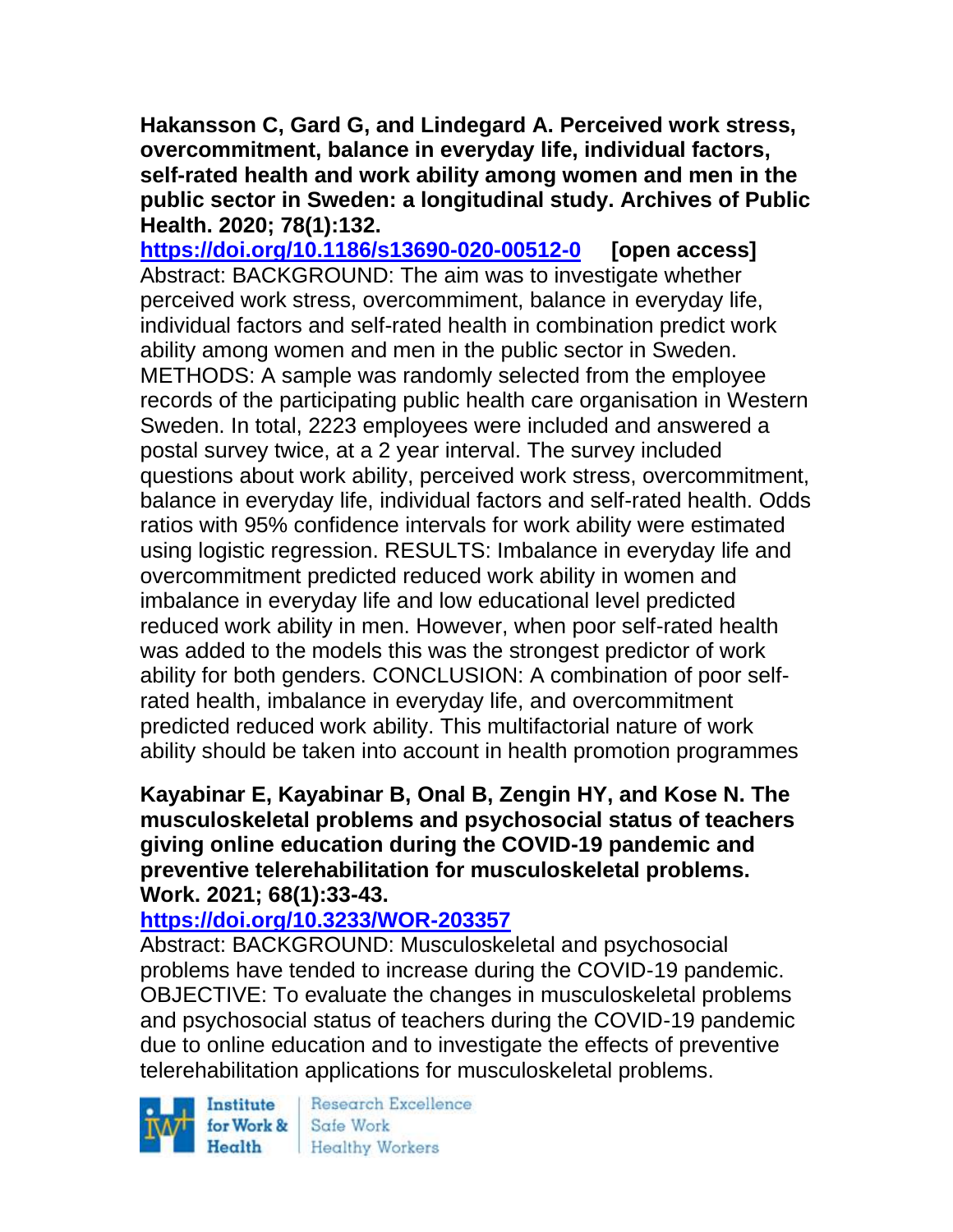METHODS: Forty teachers who conducted online education during the pandemic volunteered to participate in the study. All assessments were performed via online methods. The Cornell Musculoskeletal Discomfort Questionnaire (CMDQ), ProFitMap-Neck questionnaire, Oswestry Disability Index (ODI), and Upper Extremity Functional Index (UEFI) were used to evaluate musculoskeletal problems; the Beck Anxiety Inventory (BAI) and the Beck Depression Inventory (BDI) were used to evaluate anxiety and depression, respectively; and the Work-Life Balance Scale (WLBS) was used to evaluate how well individuals achieve this balance. Information about before online education, during online education, and after training was obtained with the assessments. After the first assessment, telerehabilitation, which involved presentations and brochures, was applied to 18 participants willing to participate in the training. RESULTS: The ProFitMap, UEFI, and WLBS scores during the online education decreased significantly, while the scores of the CMDQ, ODI, BDI, and BAI during the online education increased significantly compared to the pre-online education scores (p<0.05). In addition, the total CMDQ, ProFitMap, and ODI scores improved significantly after the training (p<0.05). CONCLUSION: Musculoskeletal and psychosocial problems increased in teachers during online education. Preventive telerehabilitation methods will be beneficial for individuals who do not have access to face-to-face physiotherapy

**Kwon MJ. The role of social capital and welfare in absenteeism across 26 OECD countries: moderating effect on employment and working conditions. Journal of Occupational & Environmental Medicine. 2021; 63(2):104-110. <https://doi.org/10.1097/JOM.0000000000002037>** 

Abstract: OBJECTIVES: This study attempted to investigate social contextual effect on the occurrence of workers' absenteeism. METHODS: Survey data on 30,913 wage workers in 26 countries were linked to the indicators for social capital and welfare from the national database. Multi-level logistic regression was used for analyses. RESULTS: Employment contract, atypical work, physical and psycho-social working conditions (effort and reward), social capital and welfare significantly explained the differences in occurrence of absenteeism across countries. Analysis of cross-level interactions revealed that macro indicators related to social capital,

Institute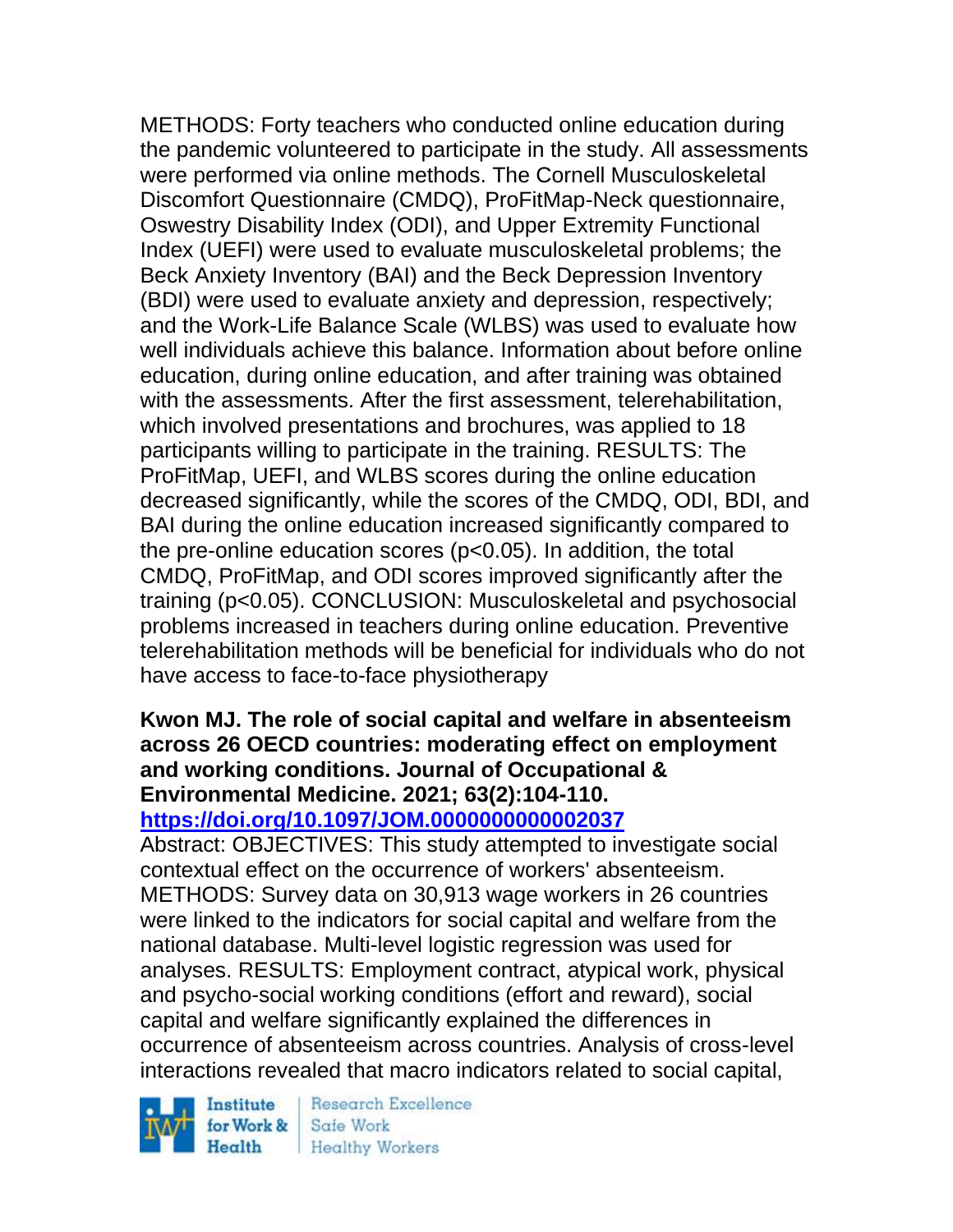and public social and health expenditure had moderating effects on the relation between individual-level factors and absenteeism. CONCLUSION: High level of public spending on welfare policies and social bonding decrease the risk of absenteeism caused by vulnerable working environments, but it also worsen gaps in coping capabilities of workers in non-permanent contract and atypical work pattern

### **Nguyen TL and Xie L. Incomparability of treatment groups is often blindly ignored in randomised controlled trials: a post hoc analysis of baseline characteristic tables. Journal of Clinical Epidemiology. 2021; 130:161-168.**

## **<https://doi.org/10.1016/j.jclinepi.2020.10.012>**

Abstract: Objectives: Randomisation is often believed to lead to baseline comparability of treatment groups in controlled trials. This study aims to challenge this popular belief, which is relevant in expectation- but not necessarily in realisation. Study design and setting: After presenting an overview of methods for assessing baseline comparability of treatment groups in randomised controlled trials (RCTs), we reviewed RCTs published over 1 year in three highimpact medical journals. We extracted data regarding the methods used to evaluate baseline comparability. To quantify baseline balance, we calculated post hoc standardised mean differences (SMDs) in baseline characteristics reported in these trials. Results: Amongst 142 RCTs, 120 (84.5%) claimed that baseline comparability was achieved. However, 81 RCTs (57%) did not report how they assessed this balance. The rest (61 RCTs, 43%) used traditional statistical tests, which are deemed inappropriate for balance checking. Our post hoc calculation of SMDs showed that 49 (34.5%) RCTs had at least one baseline variable, which might have been strongly unbalanced (i.e., SMD =25%) across treatment groups. Conclusion: Baseline incomparability of treatment groups in RCTs is often blindly ignored. We suggest it be thoroughly evaluated and transparently reported, using the standardised mean difference or other proper balance metrics.

### **Nyberg A, Kecklund G, Hanson LM, and Rajaleid K. Workplace violence and health in human service industries: a systematic review of prospective and longitudinal studies. Occupational &**

Institute Health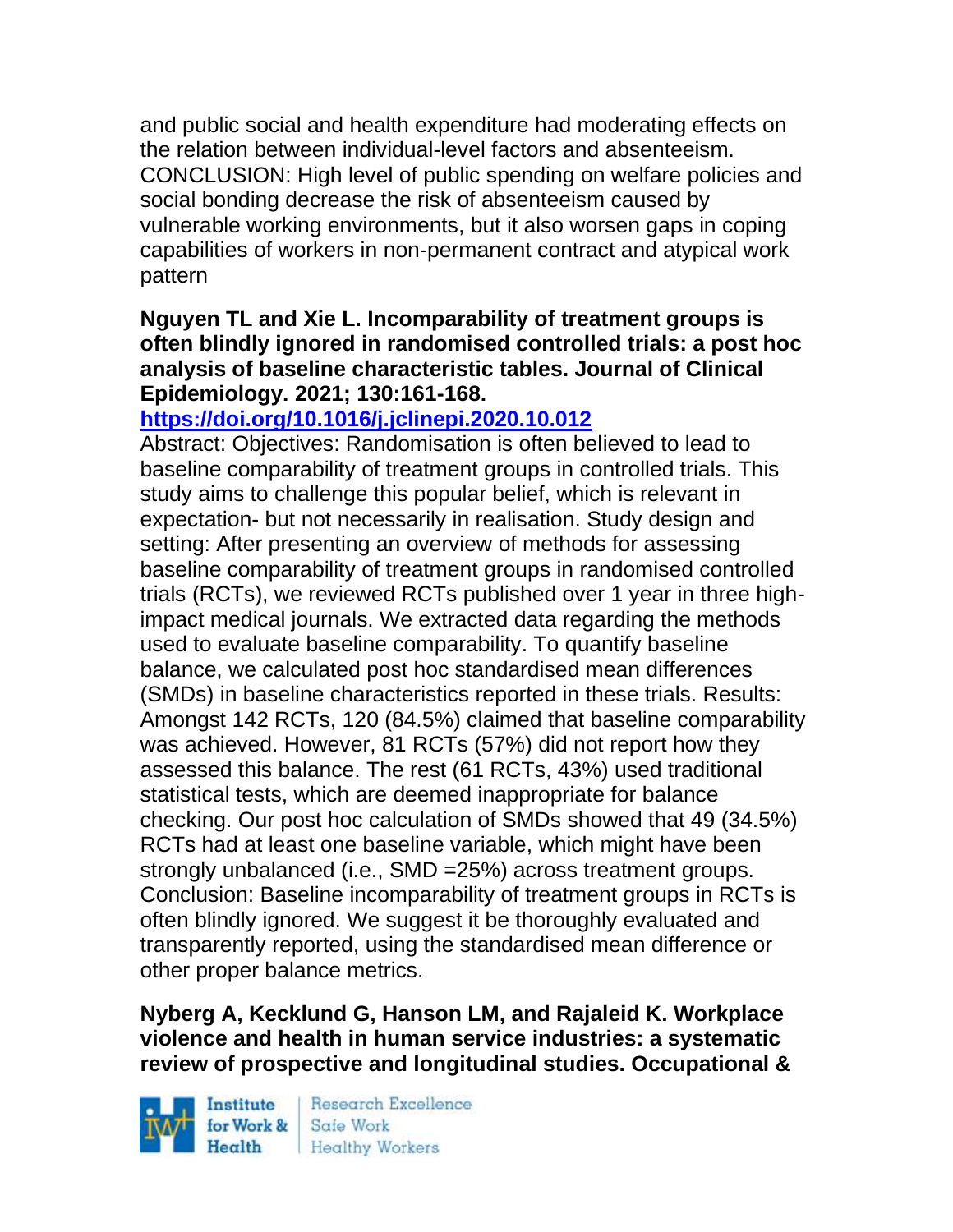#### **Environmental Medicine. 2021; 78(2):69-81. <https://doi.org/10.1136/oemed-2020-106450> [open access]**

Abstract: OBJECTIVES: To provide systematically evaluated evidence of prospective associations between exposure to physical, psychological and gender-based violence and health among healthcare, social care and education workers. METHODS: The guidelines on Preferred Reporting Items for Systematic Reviews and Meta-Analyses were followed. Medline, Cinahl, Web of Science and PsycInfo were searched for population: human service workers; exposure: workplace violence; and study type: prospective or longitudinal in articles published 1990-August 2019. Quality assessment was performed based on a modified version of the Cochrane's 'Tool to Assess Risk of Bias in Cohort Studies'. RESULTS: After deduplication, 3566 studies remained, of which 132 articles were selected for full-text screening and 28 were included in the systematic review. A majority of the studies focused on healthcare personnel, were from the Nordic countries and were assessed to have medium quality. Nine of 11 associations between physical violence and poor mental health were statistically significant, and 3 of 4 associations between physical violence and sickness absence. Ten of 13 associations between psychological violence and poor mental health were statistically significant and 6 of 6 associations between psychological violence and sickness absence. The only study on gender-based violence and health reported a statistically non-significant association. CONCLUSION: There is consistent evidence mainly in medium quality studies of prospective associations between psychological violence and poor mental health and sickness absence, and between physical violence and poor mental health in human service workers. More research using objective outcomes, improved exposure assessment and that focus on gender-based violence is needed

**Schall C, Brooke V, Rounds R, and Lynch A. The resiliency of employees with intellectual and developmental disabilities during the COVID-19 pandemic and economic shutdown: a retrospective review of employment files. Journal of Vocational Rehabilitation. 2021; 54(1):15-24. <https://doi.org/10.3233/JVR-201113>** 

Institute Health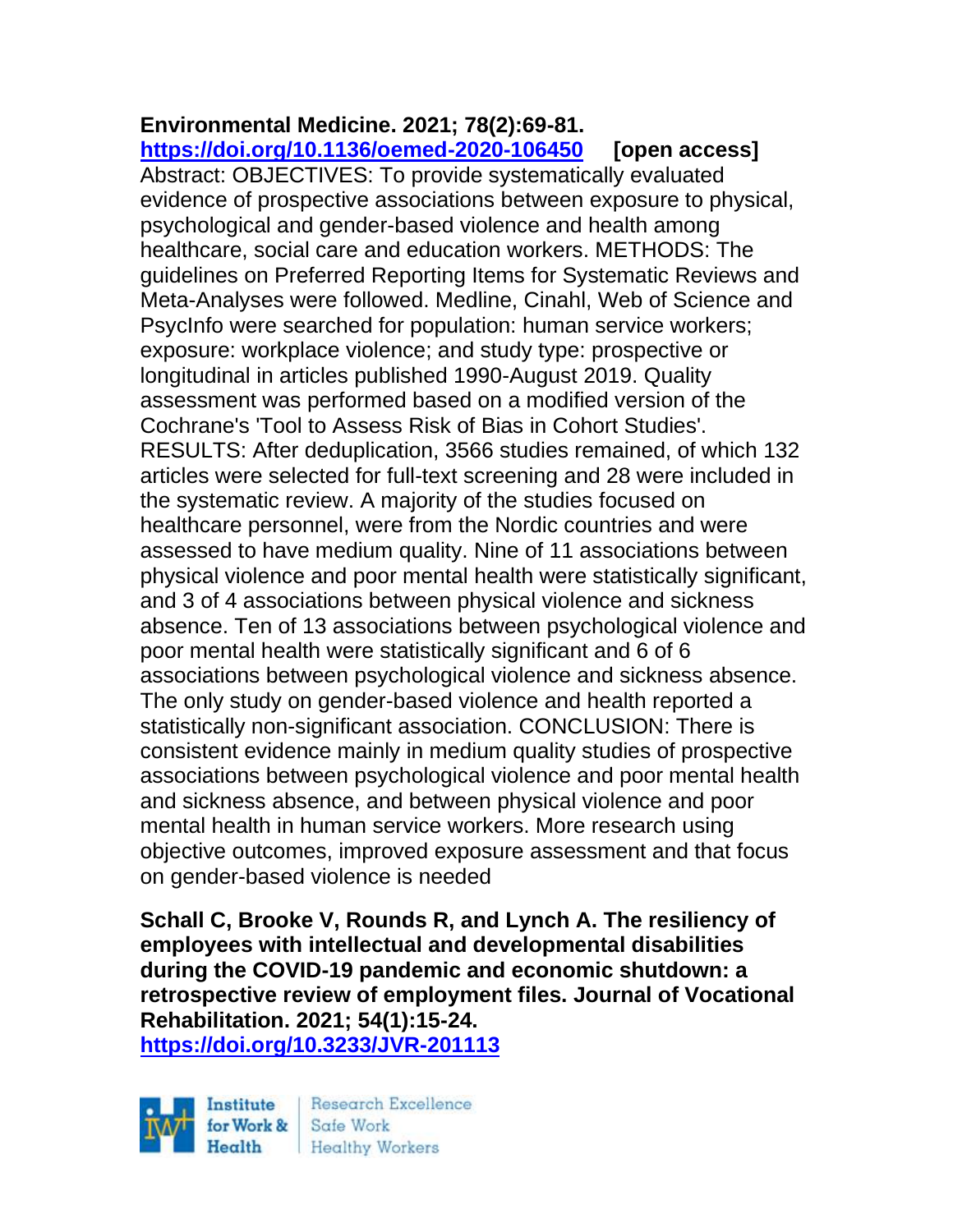**Stratton E, Player MJ, Dahlheimer A, Choi I, and Glozier N. Prevalence and association of discrimination and bullying and the impact on mental health in an occupational setting. International Journal of Workplace Health Management. 2020; 14(1):32-49.** 

**<https://doi.org/10.1108/IJWHM-02-2020-0018>**

**Strauser DR, Greco CE, Koscuilek JF, Shen S, George Strauser D, and Phillips B. A tool to measure work adjustment in the postpandemic economy: the Illinois work adjustment scale. Journal of Vocational Rehabilitation. 2021; 54(1):51-58. <https://doi.org/10.3233/JVR-201117>** 

**Thorsen SV, Flyvholm MA, Pedersen J, Bultmann U, Andersen LL, and Bjorner JB. Associations between physical and psychosocial work environment factors and sickness absence incidence depend on the lengths of the sickness absence episodes: a prospective study of 27 678 Danish employees. Occupational & Environmental Medicine. 2021; 78(1):46-53. <https://doi.org/10.1136/oemed-2020-106554> [open access]** Abstract: Objectives: This study examined if the association between work environment factors and sickness absence (SA) depended on the inclusion or exclusion of short-term SA episodes. Methods: We linked the 'Work Environment and Health in Denmark' survey with the 'Danish Register of Work Absences' (n=27 678). Using covariate adjusted Cox regression, we examined the associations between work environment factors and SA by changing the cut-off points for the length of the SA episodes, for example, episodes  $>=1$  day,  $>=6$ days and >=21 days. We examined three physical work environment factors: 'Back bend or twisted', 'Lifting or carrying', 'Wet hands' and three psychosocial work environment factors: 'Poor influence', 'Role conflicts' and 'Bullying'. Results: 'Back bend or twisted' and 'Lifting or carrying' had small significant HRs for SA episodes >=1 day and large and highly significant HRs for SA episodes >=6 days and >=21 days. 'Wet hands' had small significant HRs for SA episodes >=1 day for both sexes and large and highly significant HR for >=6 days for women. HRs of all three psychosocial factors were highly significant for SA episodes >=1 day and >=6 days for both sexes, and 'Poor influence' and 'Role conflicts' were significant for SA episodes >=21

Institute